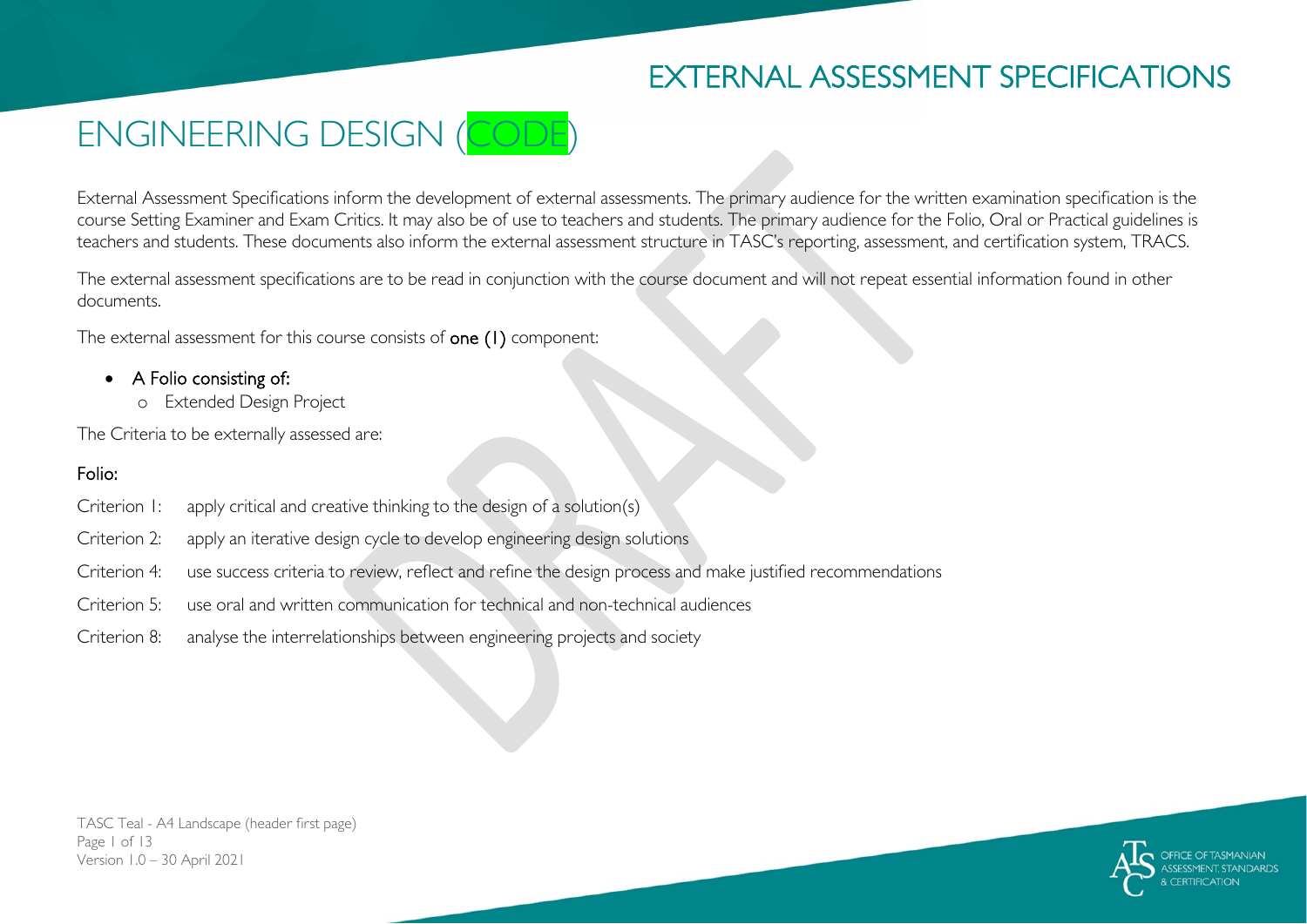# FOLIO STRUCTURE

Draft-External-Assessment-Specifications- Engineering-Design-Level-3-August-2021

Page 2 of 13 Version 1.0 – DATE

| Folio Components                | <b>Extended Design Project</b>                                                           |  |
|---------------------------------|------------------------------------------------------------------------------------------|--|
|                                 | Criterion                                                                                |  |
|                                 | Criterion 2                                                                              |  |
| Criterion/Criteria              | Criterion 4                                                                              |  |
|                                 | Criterion 5                                                                              |  |
|                                 | Criterion 8                                                                              |  |
|                                 | Criterion I: All elements                                                                |  |
|                                 | Criterion 2: Elements 1, 2 and 4                                                         |  |
| <b>Examinable Elements</b>      | Criterion 4: All elements                                                                |  |
|                                 | Criterion 5: All elements                                                                |  |
|                                 | Criterion 8: All elements                                                                |  |
| Course coverage                 | All modules for Criteria 1, 2, 4 and 5                                                   |  |
|                                 | Module 3 focus for Criterion 8                                                           |  |
| Prescribed texts coverage       | n/a                                                                                      |  |
| Response format                 | Multimodal (digital) and word processed                                                  |  |
|                                 | Nine components comprising:                                                              |  |
|                                 | Title page<br>$\bullet$                                                                  |  |
|                                 | Design Brief<br>$\bullet$                                                                |  |
|                                 | Production proposal<br>$\bullet$                                                         |  |
| Number and nature of components | Research<br>$\bullet$                                                                    |  |
|                                 | Design Development<br>$\bullet$                                                          |  |
|                                 | Design Production<br>$\bullet$                                                           |  |
|                                 | Final Design - Resolved engineered solution (product, service, environment)<br>$\bullet$ |  |
|                                 | Evaluation and recommendations<br>$\bullet$                                              |  |

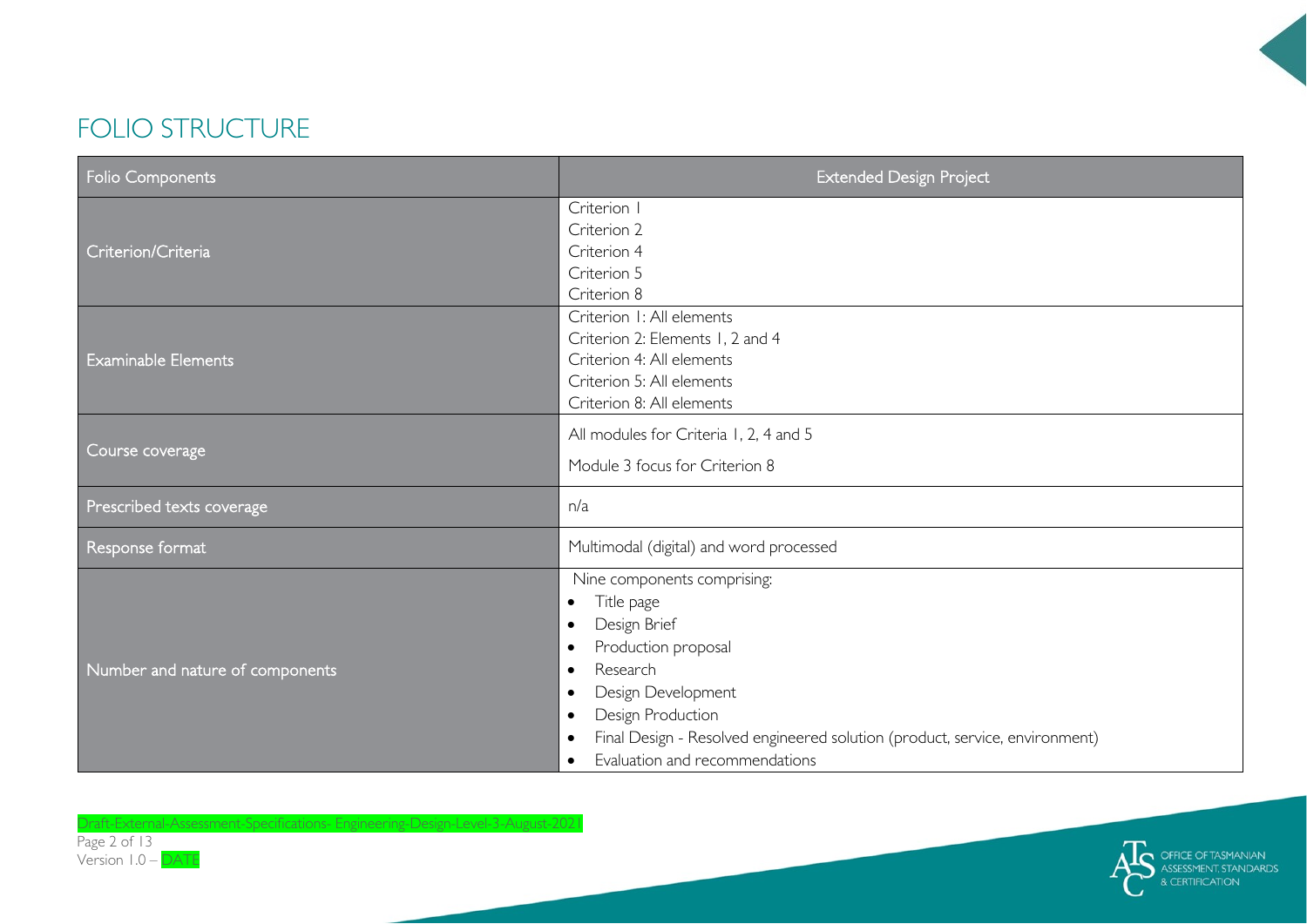|                             | References<br>$\bullet$                                                                                                                                                                                                                                                       |
|-----------------------------|-------------------------------------------------------------------------------------------------------------------------------------------------------------------------------------------------------------------------------------------------------------------------------|
| Compulsory or optional      | All components are compulsory                                                                                                                                                                                                                                                 |
| Total time allocation       | Maximum 50 hours of dedicated class time including internal and external components                                                                                                                                                                                           |
| Total word count            | Maximum of 40 A4 equivalent pages (includes research, evidence of planning, concept sketches with<br>annotations, photographs, charts/diagrams, etc). The file size must be no larger than 100 megabytes<br>in total.<br>Includes a 1500 - 2000 word processed research essay |
| Mark / Rating allocation    | Extended ratings of:<br>A+, A, AB+, B, B-C+, C, C-t+, t, t- or z for each Criterion 1, 2, 4, 5 and 8                                                                                                                                                                          |
| Mark / Allocation reasoning | Alpha marking is appropriate for the qualitative nature of the course.                                                                                                                                                                                                        |

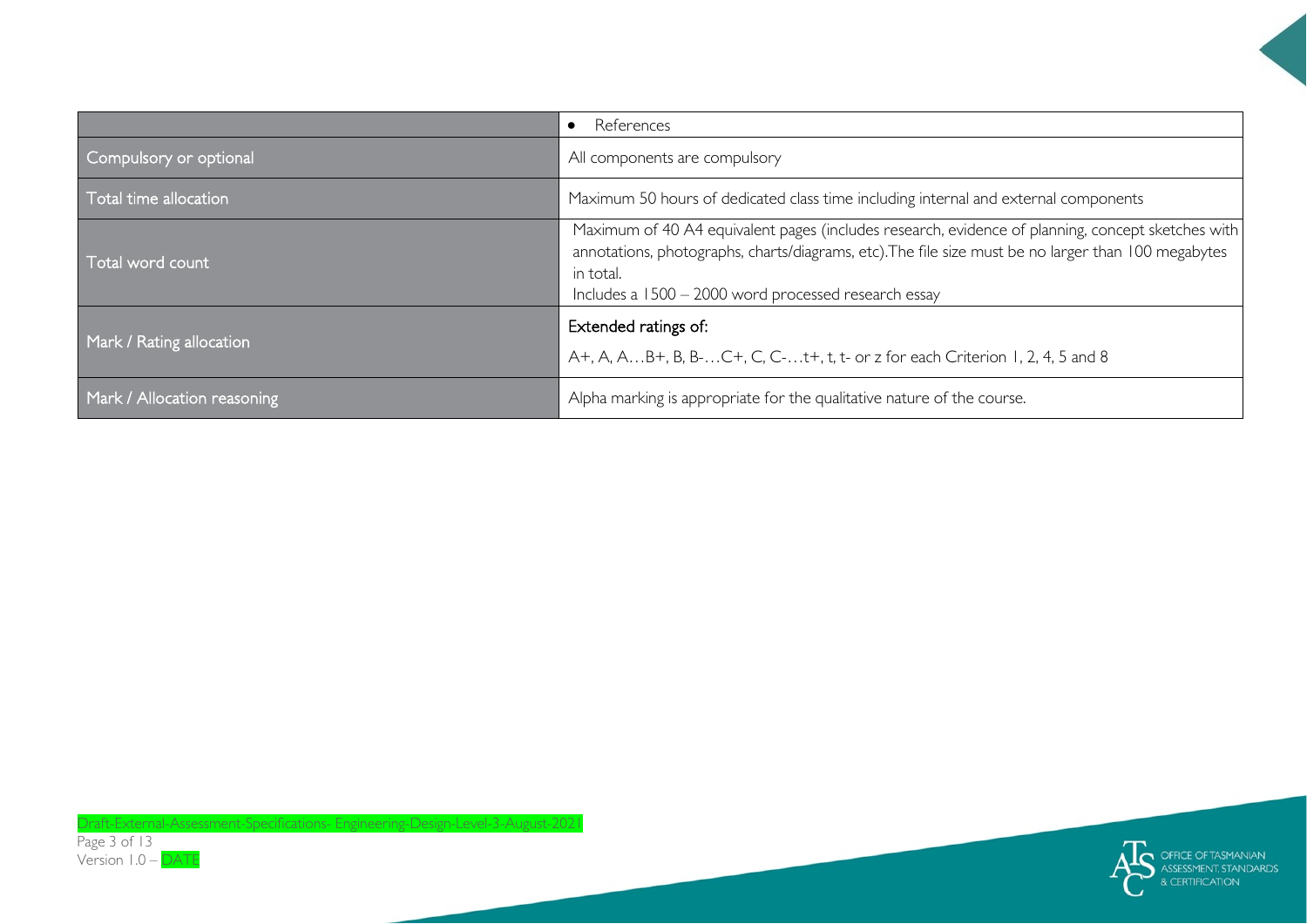

# FOLIO GUIDELINES

These guidelines provide comprehensive details for students, teachers and markers about what component/s form the external assessment for this course.

The TASC Frequently Asked Questions – Externally Assessed Folios provides general information for all students and teachers about externally assessed folios, including a how-to guide for submitting folios and a link to the **TASC Academic Integrity Guide.** 

The course Assessment Report available under the *Supporting Documents* section of the <CODE> course page addresses issues, strengths, and weaknesses about the previous year's assessment of the folio and should be read in conjunction with the guidelines.

Markers will use marking guidelines to mark the Folio. TASC would strongly encourage teachers to use the marking guidelines to assess the projects internally.

#### The final Folio must be electronically submitted by the student to their teacher for external assessment by the *due to teacher date* published on the **TASC website** each year.

The teacher cannot extend the published *due to teacher date*, however they may set an earlier deadline for the purpose of internal assessment.

# ADVICE TO STUDENTS

You are required to submit a folio (extended design project) of your work consisting of:

- 1. A title page
- 2. A design brief
- 3. A production proposal
- 4. Research
- 5. Design Development
- 6. Design Production
- 7. A resolved engineered Final Design solution (product, service, environment)
- 8. Evaluation and recommendations
- 9. A list of References

TASC will assess the Folio to determine the course external assessment rating for Criteria 1, 2, 4, 5 and 8. If you do not submit a folio you cannot achieve more than a Preliminary Achievement (PA) for this course.

# Extended Design Project

When producing your Folio (Extended Design Project), the following points must be noted:

Develop and provide a clear, concise brief and production proposal.

Draft-External-Assessment-Specifications- Engineering-Design-Level-3-August-2021

Follow a structured *engineering* design process as is typically applied in a professional setting

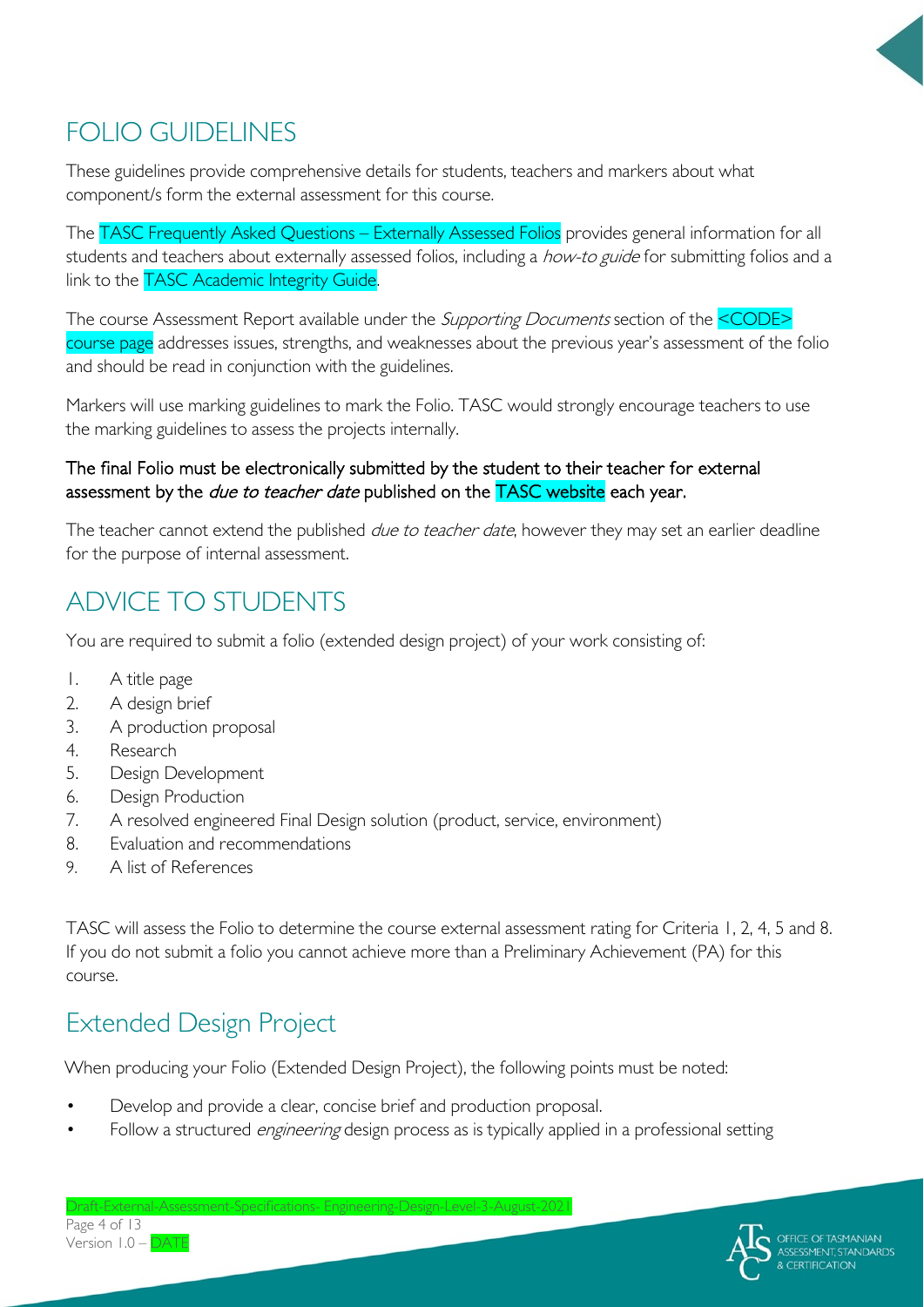- o Note: It is essential that you provide evidence of design development through scanned sketches/screen shots, embedded images that show exploration and experimentation of potential design solutions through to the final solution.
- Include a research analysis essay (1500 2000 words).
- When choosing the subject of your design project you must identify a potential user or client and take into account existing products and practice, social, ethical, economic and environmental issues and professional standards.

You must justify your choice in the documentation of the design process and your teacher must approve it.

## Title page

The title page must include:

- the project title and candidate's TASC ID number
- Project team details (TASC ID numbers) if relevant.

## Design Brief

The design brief includes analysis of engineering design problem and background information connected to the identified need of the project's design intention:

- statement of problem(s)
- description of main aims(s) and objectives(s)
- the potential user, target audience or intended client
- constraints, and limitations
- identification of success criteria.

## Production Proposal

The production proposal includes:

- design specifications
- resource requirements (materials, components, tools, equipment, etc.)
- risk assessment
- budget/costing

## Identification of potential collaborations Research Analysis

This is an integral part of the engineering design process. Research provides a window to essential information about important aspects of the brief, the investigation of materials and components and existing solutions that guide the functional intentions, understanding of professional standards, identify the STEM concepts and processes to inform the design development of the project.

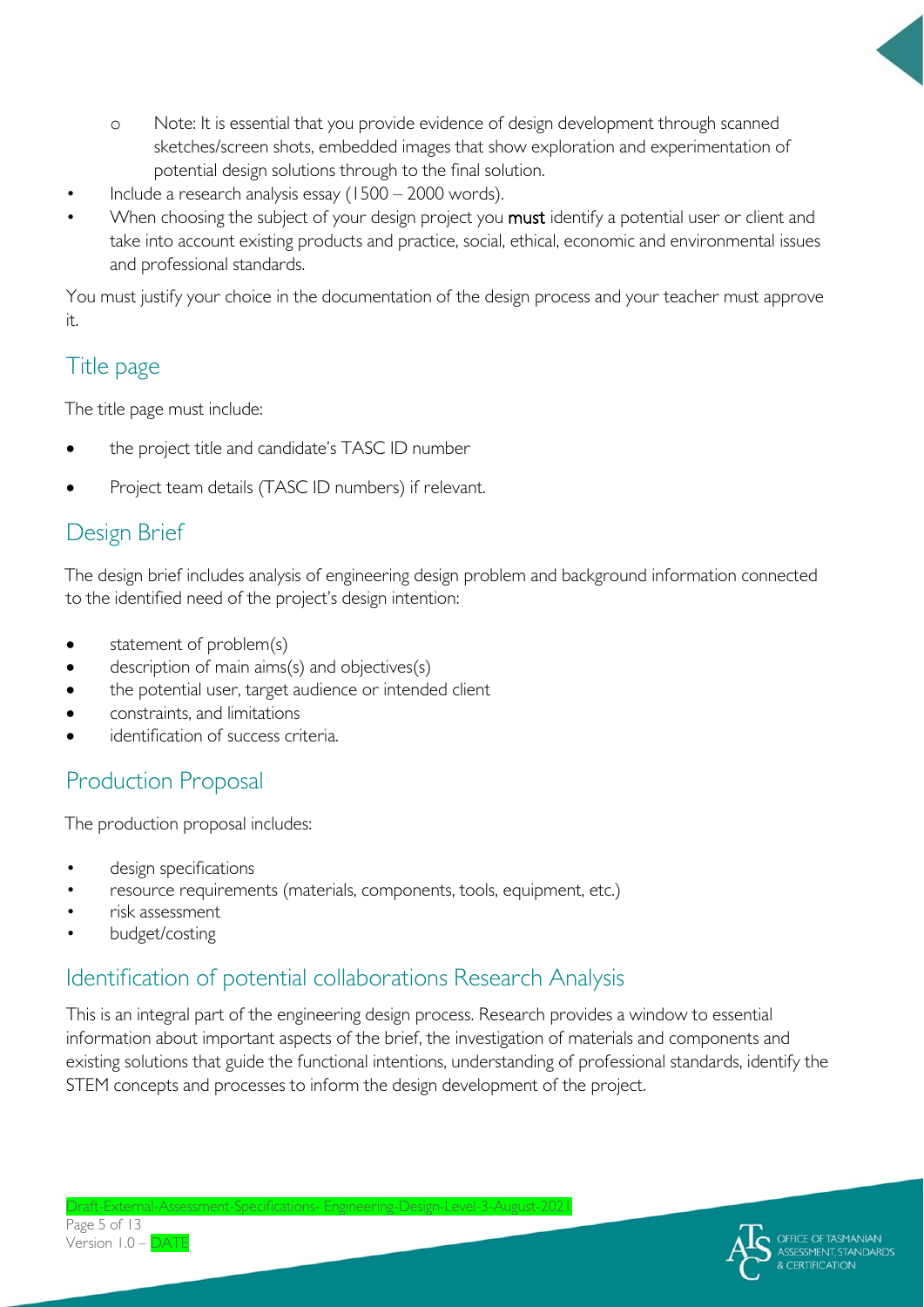

#### This includes:

- review of previous work/research and relationship to current project
- evidence of stakeholder engagement
- technological, scientific and mathematical concepts to interpret problems and to inform and support decisions
- identification of professional standards in relation to ethics in engineering design practice and consumer rights
- social, ethical, economic and environmental issues related to technology, materials selected, processes used, and solution design.

This research analysis must demonstrate a direct connection to the project's development and be referenced appropriately.

## Design Development

The design development must include articulation of the engineering design process (diagrams, sketches, photographs, annotations):

- **Ideation**
- Consideration of alternative solutions and reasons for selection
- Production drawings and plans

Planning and design ideas are to be analysed to articulate the positive and negative aspects of each when assessed against the design brief and needs.

## Design Production

The design production must include:

- photographs/screen grabs and supportive annotations that explain the project production process used to generate your design context. This will help to prove the project is your original work
- prototype(s) development and selection.

You must include testing methods and/or methods for obtaining stakeholder feedback:

- Testing methodology/experimental design
- Evidence of data collection and data analysis.

You must describe how prototyping and testing are to be used to articulate the positive and negative aspects of each when assessed against the design brief and needs.

• Refinement of solution



Draft-External-Assessmer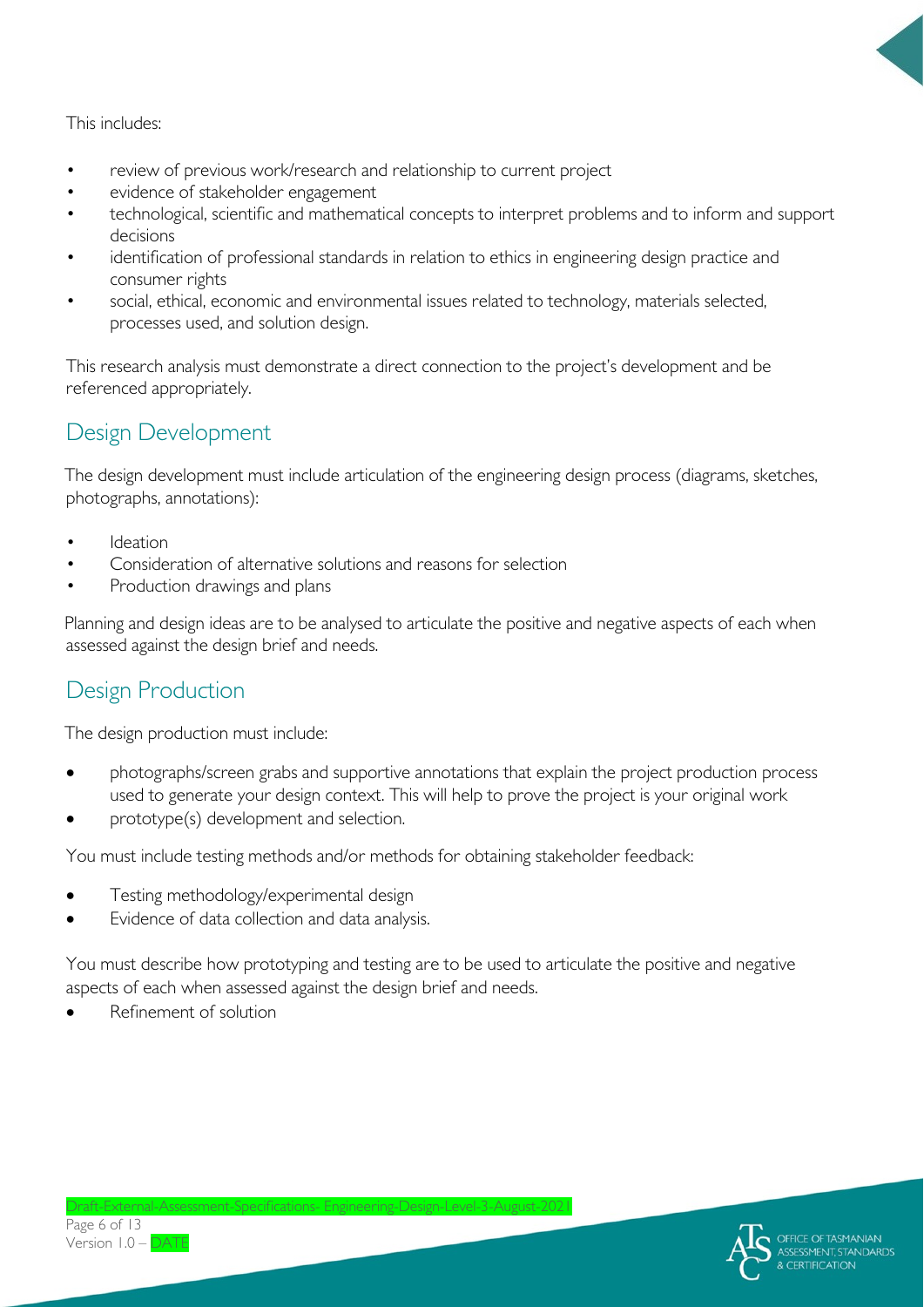# Final Engineered Design – resolved engineered solution (product, service, environment)

The final design should be a suitably resolved engineering design solution that addresses the project's success criteria. The final design should include:

- annotated photos
- video file (voice over or annotation of key features)

### Evaluation and recommendations

This section should: evaluate against project's stated purpose and needs reflect on what has been achieved and also what may not have been achieved offer recommendations for further research/testing/improvements/redesign.

## References

This section should include:

- all in-text referencing
- a reference list.

### Folio length and word count

- Maximum of 40 A4 equivalent pages (includes research, evidence of planning, concept sketches with annotations, photographs, charts/diagrams, etc.). Folios that exceed the 40-page limit will only have the first 40 pages assessed.
- Include a 1500 2000 word processed research essay
- Be no larger than 100 megabytes in total size.

## Presentation of Folio

When presenting your folio the following points must be noted:

- be a single coherent folio presentation
- not exceed a maximum equivalent of 40 A4 pages with text no smaller that 10 point for body text and not a series of separate files. Not included in this maximum limit:
	- o a cover page (containing the inquiry question and the candidates TASC ID number only)
	- o References.

Draft-Extern Page 7 of 13 Version 1.0 – DATE

Be no larger than 100 megabytes in total size.

Students must complete and submit the Student Folio Declaration available on the TASC website for teachers before the project is submitted. Teachers will hold the declaration and will be asked to provide to TASC if required.

The folio must be submitted via TRACS. All components of the folio will submitted as one complete

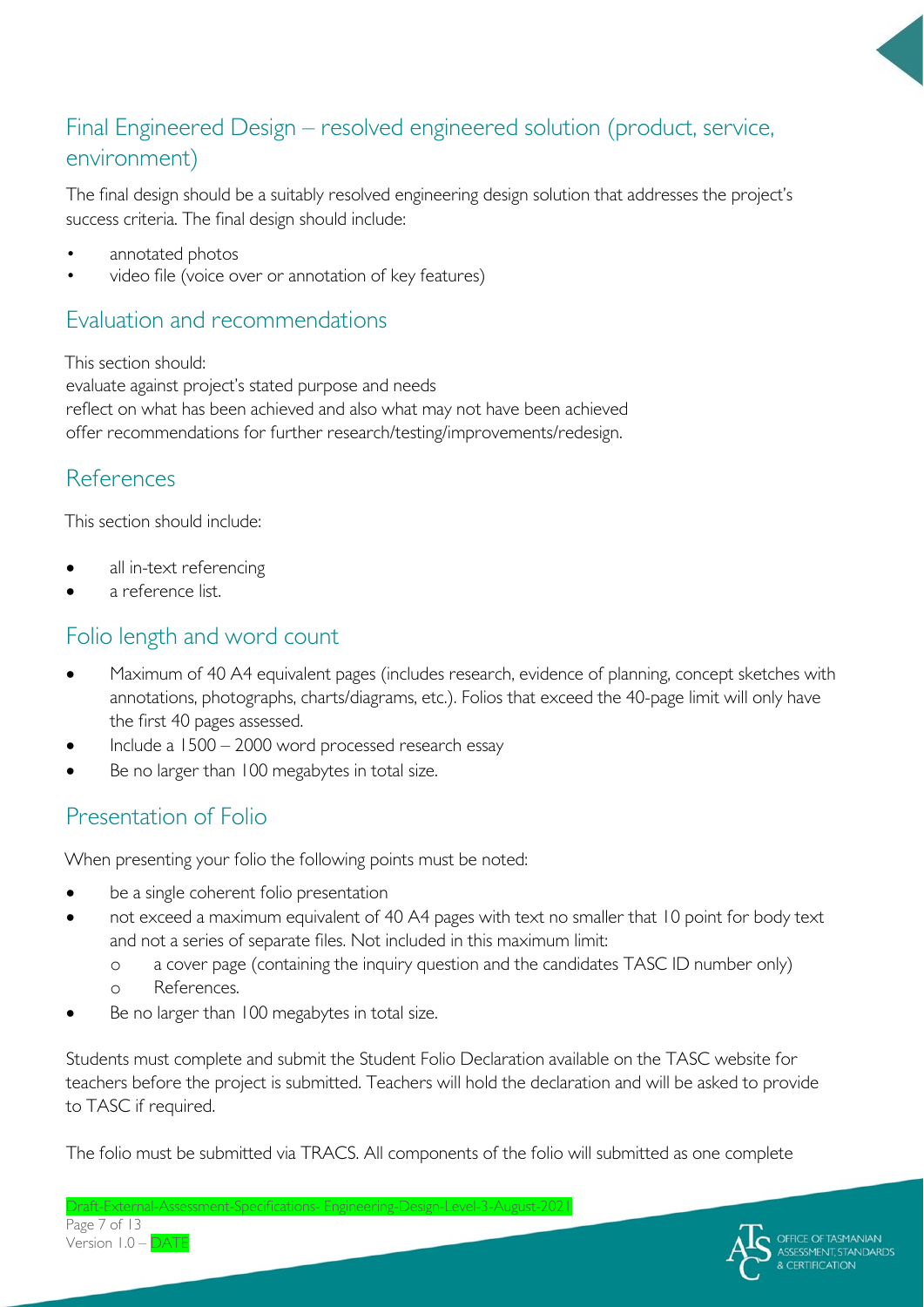

electronic document.

### **Referencing**

- For this course American Psychological Association (APA) is the preferred style.
- Regardless of the formal referencing style chosen, you must consistently use a single referencing style in all components of your folio.
- Refer to [Academic Integrity information o](https://www.tasc.tas.gov.au/students/academic-integrity/?highlight=academic%20integrity)n the TASC website for information about referencing styles, frequently asked questions, and tips and hints for correct referencing.
- A detailed list of works cited must be shown in the Reference List.

### Declaration Form

Students must complete and submit the Student Folio Declaration available on the TASC website for teachers before the Folio is submitted. Teachers will hold the declaration and will be asked to provide to TASC if required.

The Folio must be submitted via TRACS. All components of the of the folio will submitted as one complete document.

# ADVICE TO TEACHERS

For each of your students you are required to:

- encourage the selection of an Extended Design Project topic that links with an area of genuine interest to them
- approve the Extended Design Project topic
- advise students to rein in the scope of the Extended Design Project rather than encourage the choice of expansive and overly ambitious topics. It is vital that students are advised to produce a fully resolved engineering design project such that each stage of the engineering design process is fully addressed for the context of the project.
- consult with your students regularly during the development of their project
- see all work as it progresses
- make sure the presentation and content requirements for the folio and the penalties for not meeting them are well known
- ensure the students are aware that the project must have rigor in terms of design and design process, including context and purpose.

# ADVICE TO MARKERS

The Criteria to be assessed through the marking of the Folio are:

Draft-External-Assessment-Specifications- Engineering-Design-Level-3-August-2021

### Design Brief

Page 8 of 13 Version 1.0 – DATE

Criterion 1: apply critical and creative thinking to the design of a solution(s) (elements 1, 2)

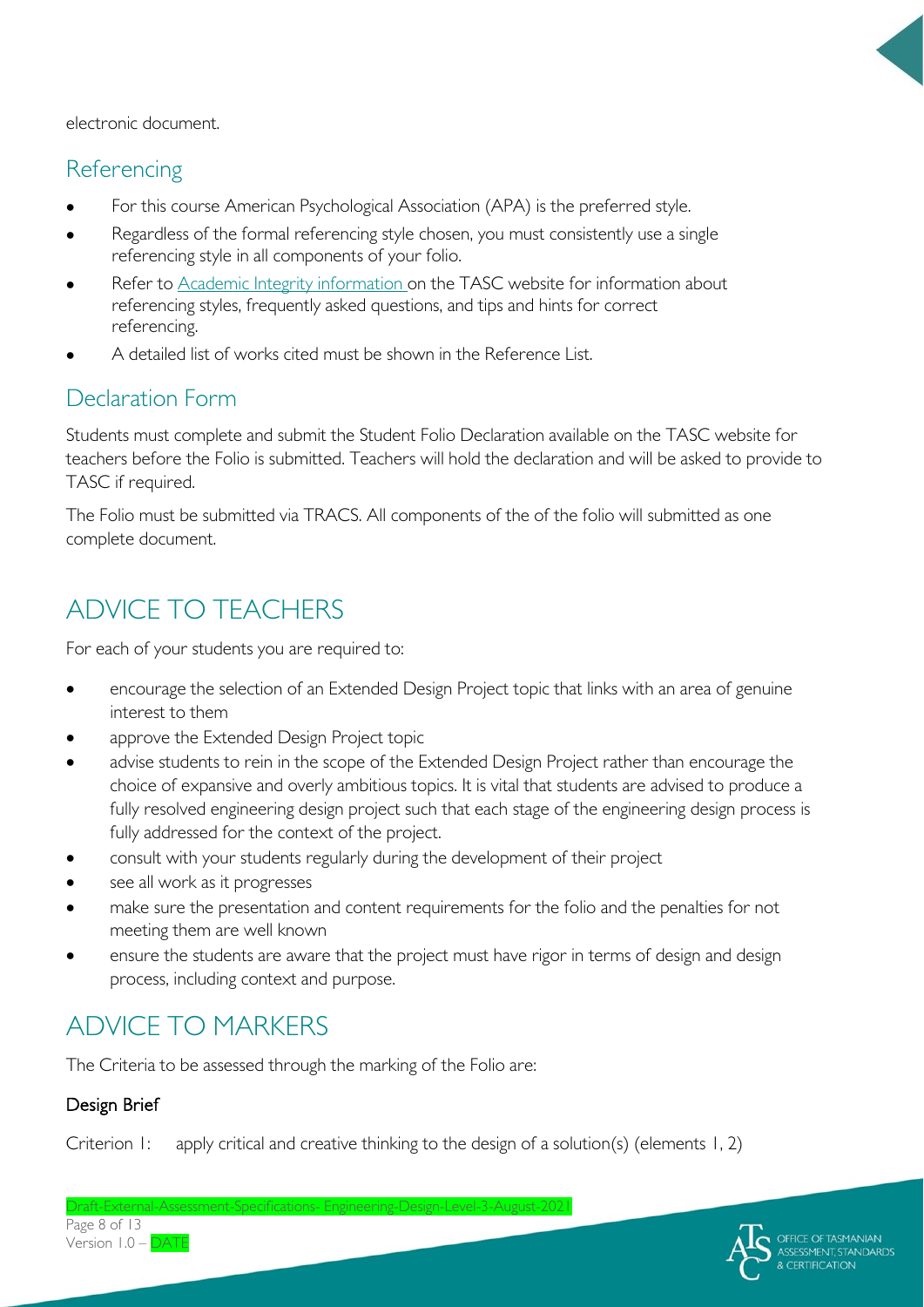Criterion 8: analyse the interrelationships between engineering projects and society (elements 1, 2, 3)

#### Production Proposal

Criterion 1: apply critical and creative thinking to the design of a solution(s) (element 4)

Criterion 2: apply an iterative design cycle to develop engineering design solutions (element 2)

### Research Analysis

- Criterion 2: apply an iterative design cycle to develop engineering design solutions (element 1)
- Criterion 5: use oral and written communication for technical and non-technical audiences (elements 2, 3, 4, 5)
- Criterion 8: analyse the interrelationships between engineering projects and society (elements 1, 2, 3)

### Design Development

- Criterion 1: apply critical and creative thinking to the design of a solution(s) (elements 2, 4)
- Criterion 2: apply an iterative design cycle to develop engineering design solutions (elements 1, 2, 3, 4)
- Criterion 4: use success criteria to review, reflect and refine the design process and make justified recommendations (elements 1, 3, 4)
- Criterion 5: use oral and written communication for technical and non-technical audiences (all elements)
- Criterion 8: analyse the interrelationships between engineering projects and society (elements 1, 2, 3)

### Design Production

- Criterion 2: apply an iterative design cycle to develop engineering design solutions (elements 1, 3, 4)
- Criterion 4: use success criteria to review, reflect and refine the design process and make justified recommendations (elements 1, 2, 3)
- Criterion 5: use oral and written communication for technical and non-technical audiences (elements 1, 2, 3)

### Final Engineered Design

- Criterion 4: use success criteria to review, reflect and refine the design process and make justified recommendations (element 4)
- Criterion 5: use oral and written communication in for technical and non-technical audiences (elements 1, 2, 3)

#### Evaluation and Recommendations

- Criterion 2: apply an iterative design cycle to develop engineering design solutions (element 1)
- Criterion 4: use success criteria to review, reflect and refine the design process and make justified recommendations (elements 2, 3)
- Criterion 5: use oral and written communication for technical and non-technical audiences (all elements)

Draft-External-Assessment-Specifications- Engineering-Design-Level-3-August-2021

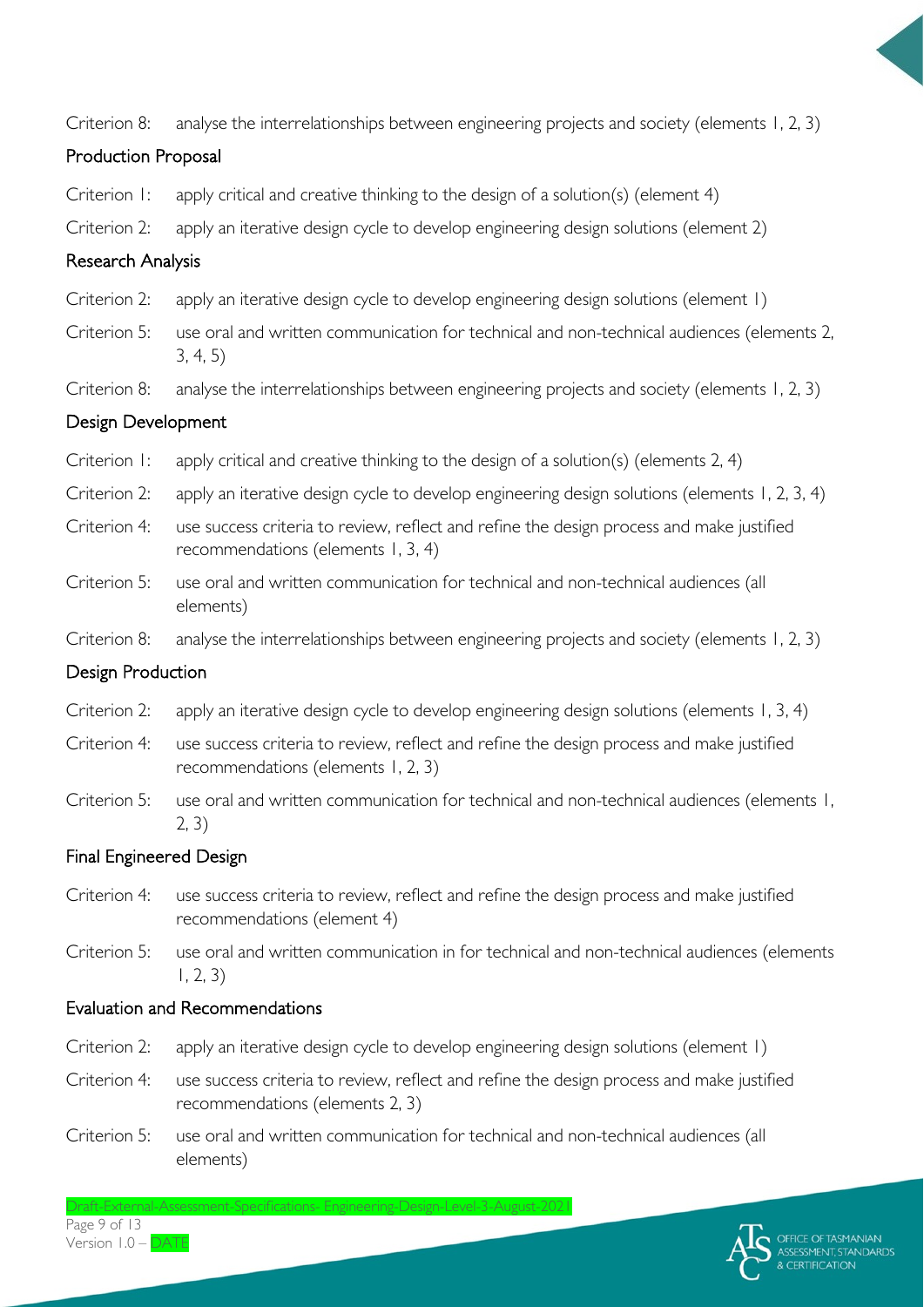

### Reference

Criterion 5: use oral and written communication for technical and non-technical audiences (element 4, 5)

Prior to the commencement of marking, markers will be required to meet with the Marking Coordinator. This meeting will include training in the use of both the marking guide and the course criterion elements and standards when determining ratings.

# **PENALTIES**

TASC takes the issue of academic integrity very seriously. If it is found that you breached the external assessment rules, and have not maintained academic integrity when submitting your work for assessment a penalty may be applied.

The following penalties will be applicable through the marking process:

Draft-External-Assessment-Specifications- Engineering-Design-Level-3-August-2021

Folios that exceed the 40-page limit will only have the first 40 pages assessed.

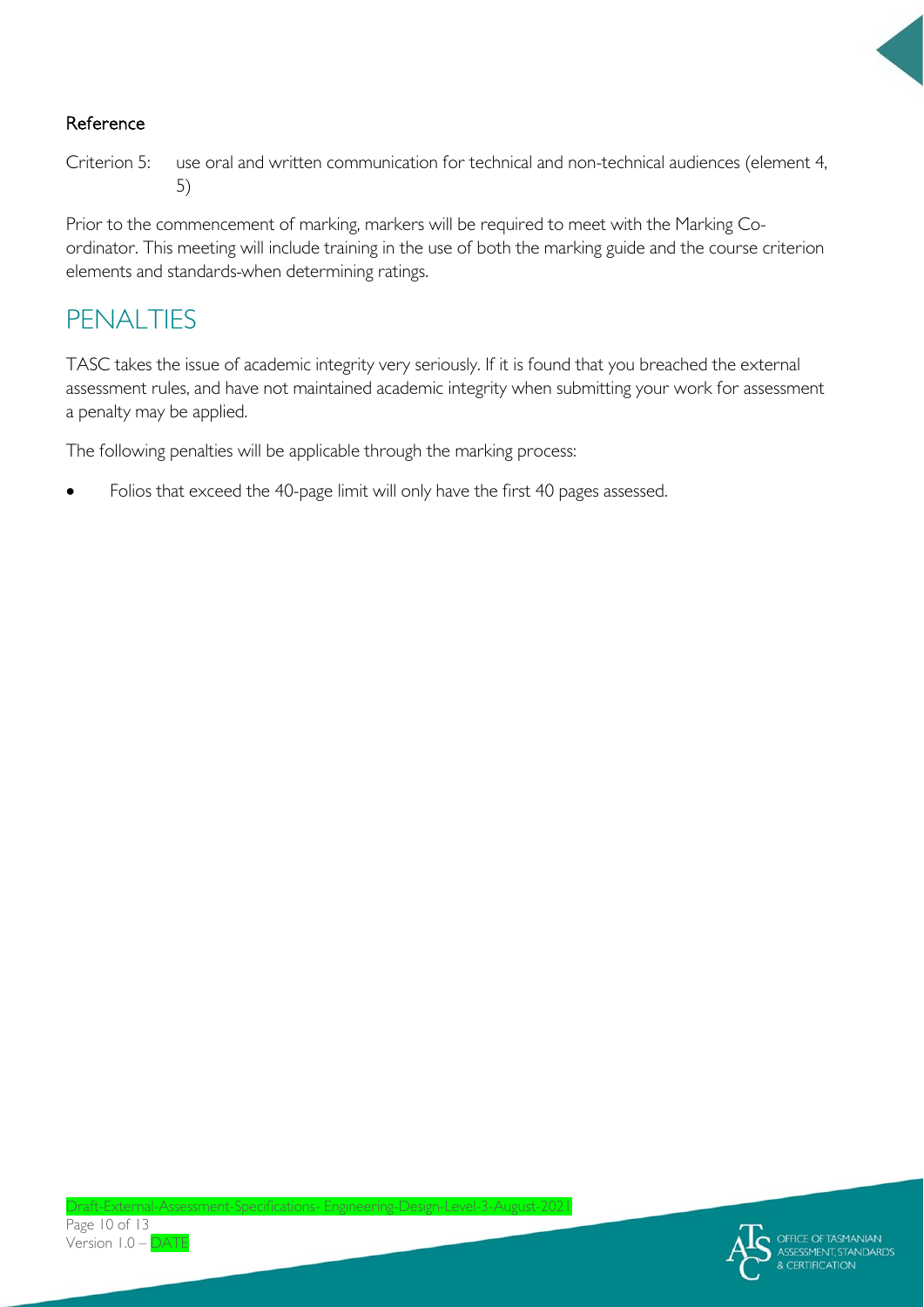# Appendix 1 – Folio Overview

| <b>COMPONENT I</b>                                 | <b>EXPLANATION</b>                                                                                                                                                                                                                                                                                                                                                                                                                                                                                                                                                                                                                                                                                   | <b>CRITERIA</b><br><b>ASSESSED</b> | <b>ELEMENTS</b><br><b>ASSESSED</b> |
|----------------------------------------------------|------------------------------------------------------------------------------------------------------------------------------------------------------------------------------------------------------------------------------------------------------------------------------------------------------------------------------------------------------------------------------------------------------------------------------------------------------------------------------------------------------------------------------------------------------------------------------------------------------------------------------------------------------------------------------------------------------|------------------------------------|------------------------------------|
| Title page                                         | Project title and candidate's TASC ID<br>number. Project team details (TASC ID<br>numbers) if relevant.                                                                                                                                                                                                                                                                                                                                                                                                                                                                                                                                                                                              |                                    |                                    |
| Design Brief                                       | Analysis of engineering design problem<br>and background information connected<br>to the identified need of the project's<br>design intention:<br>• statement of problem(s)<br>· description of main aims(s) and<br>objectives(s)<br>• the potential user, target audience or<br>intended client<br>· constraints, and limitations<br>· identification of success criteria.                                                                                                                                                                                                                                                                                                                          | 8                                  | 1, 2<br>1, 2, 3                    |
| Production Proposal                                | The Production Proposal includes:<br>• Design specifications<br>• Resource requirements (materials,<br>components, tools, equipment, etc.)<br>• Risk assessment<br>• Budget/costing<br>· Identification of potential<br>collaborations                                                                                                                                                                                                                                                                                                                                                                                                                                                               | $\overline{2}$                     | $\overline{4}$<br>$\overline{2}$   |
| Research analysis<br>$(1500 - 2000$ word<br>essay) | This is an integral part of the engineering<br>design process. Research provides a<br>window to essential information about<br>important aspects of the brief, the<br>investigation of materials and<br>components and existing solutions that<br>guide the functional intentions,<br>understanding of professional standards,<br>identify the STEM concepts and<br>processes to inform the design<br>development of the project. This<br>includes:<br>• review of previous work/research<br>and relationship to current project<br>· evidence of stakeholder engagement<br>• technological, scientific and<br>mathematical concepts to interpret<br>problems and to inform and support<br>decisions | $\overline{2}$<br>5<br>8           | 2, 3, 4, 5<br>1, 2, 3              |



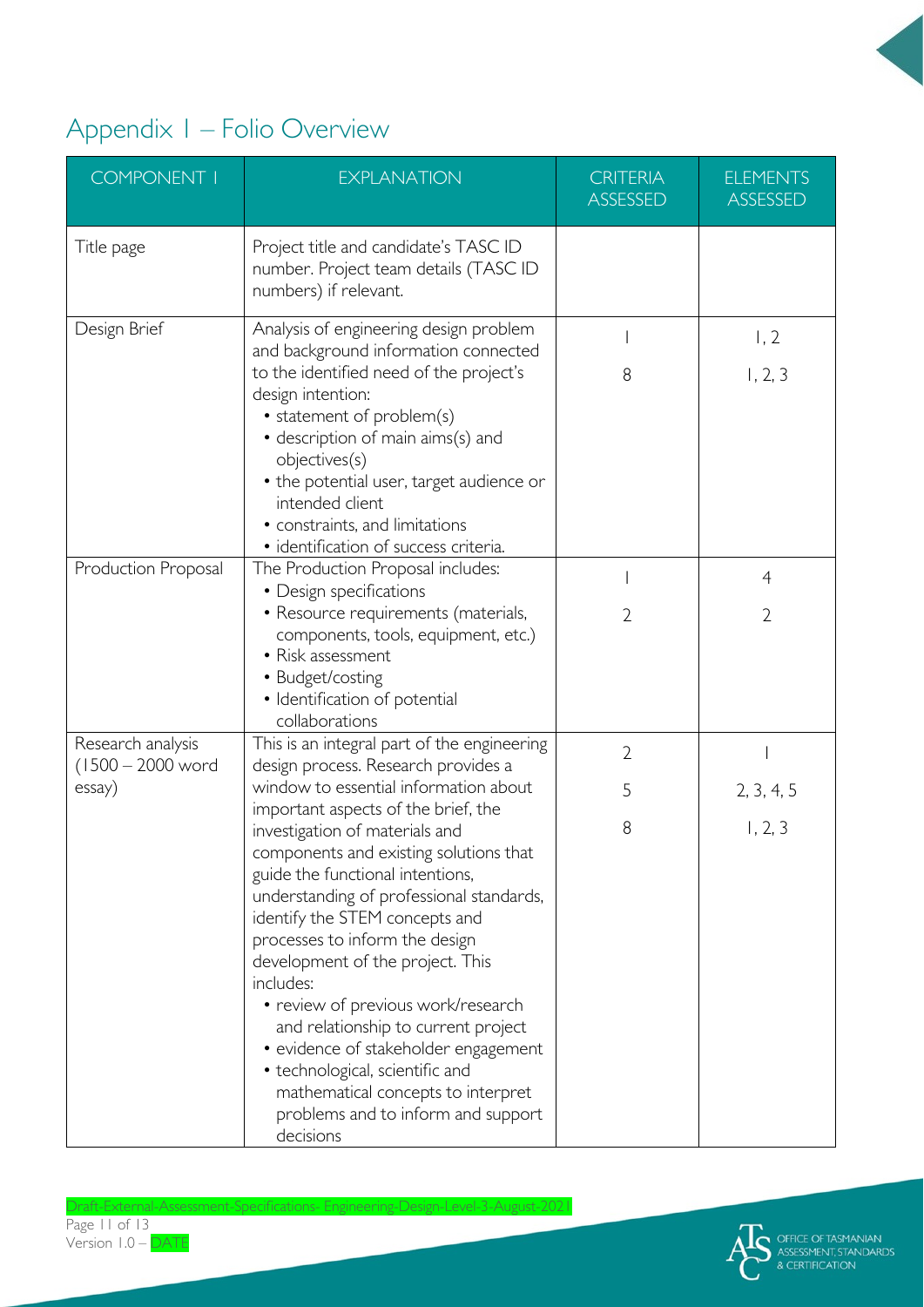|                    | · identification of professional         |                |              |
|--------------------|------------------------------------------|----------------|--------------|
|                    | standards in relation to ethics in       |                |              |
|                    | engineering design practice and          |                |              |
|                    | consumer rights                          |                |              |
|                    | · social, ethical, economic and          |                |              |
|                    | environmental issues related to          |                |              |
|                    | technology, materials selected,          |                |              |
|                    | processes used, and solution design      |                |              |
|                    | This must demonstrate a direct           |                |              |
|                    | connection to the project's              |                |              |
|                    | development and be referenced            |                |              |
|                    | appropriately.                           |                |              |
|                    | • Articulation of the engineering design |                |              |
| Design Development | process (diagrams, sketches,             |                | 2, 4         |
|                    | photographs, annotations)                |                |              |
|                    | · Ideation                               | 2              | 1, 2, 3, 4   |
|                    | • Consideration of alternative solutions | 4              | 1, 3, 4      |
|                    | and reasons for selection                |                |              |
|                    | • Production drawings and plans          | 5              | All elements |
|                    |                                          |                |              |
|                    | Planning and design ideas are to be      | 8              | 1, 2, 3      |
|                    | analysed to articulate the positive and  |                |              |
|                    | negative aspects of each when assessed   |                |              |
|                    | against the design brief and needs.      |                |              |
| Design Production  | The candidate must include               | $\overline{2}$ | 1, 3, 4      |
|                    | photographs/screen grabs and             |                |              |
|                    | supportive annotations that explain the  | 4              | 1, 2, 3      |
|                    | project production process used to       |                |              |
|                    | generate the design context. This helps  | 5              | 1, 2, 3      |
|                    | to prove the project is original work.   |                |              |
|                    | • Prototype(s) development and           |                |              |
|                    | selection                                |                |              |
|                    |                                          |                |              |
|                    | The candidate must include testing       |                |              |
|                    | methods and/or methods for obtaining     |                |              |
|                    | stakeholder feedback. This may include:  |                |              |
|                    | • Testing methodology/experimental       |                |              |
|                    | design                                   |                |              |
|                    | • Evidence of data collection and data   |                |              |
|                    | analysis                                 |                |              |
|                    |                                          |                |              |
|                    | The candidate must describe how          |                |              |
|                    | prototyping and testing are to be used   |                |              |
|                    | to articulate the positive and negative  |                |              |
|                    | aspects of each when assessed against    |                |              |
|                    | the design brief and needs.              |                |              |
|                    | • Refinement of solution                 |                |              |
|                    |                                          |                |              |
|                    |                                          |                |              |